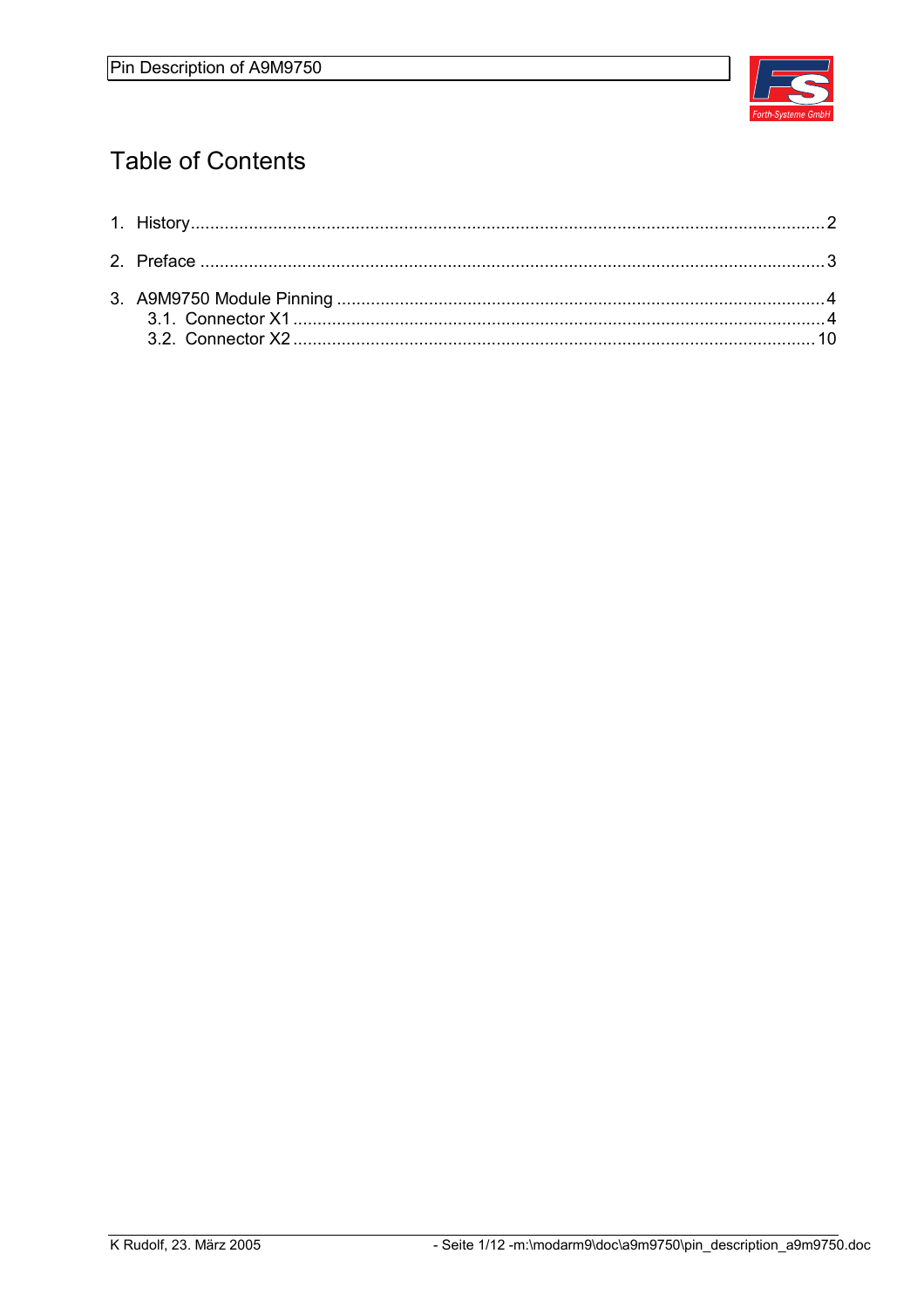

## **1. History**

| Date       | Version | <b>Responsible</b> | <b>Description</b>                       |
|------------|---------|--------------------|------------------------------------------|
| 18/02/05   | 1.0     | K Rudolf           | Initial Version                          |
| 07.03.2005 | 1.1     | K Rudolf           | Ethernet LEDs need external resistor     |
| 10.03.2005 | 12      | K Rudolf           | Restructuring showing state after U-Boot |
| 23.03.2005 | 1.3     | K Rudolf           | Changes due to A9M9750 2                 |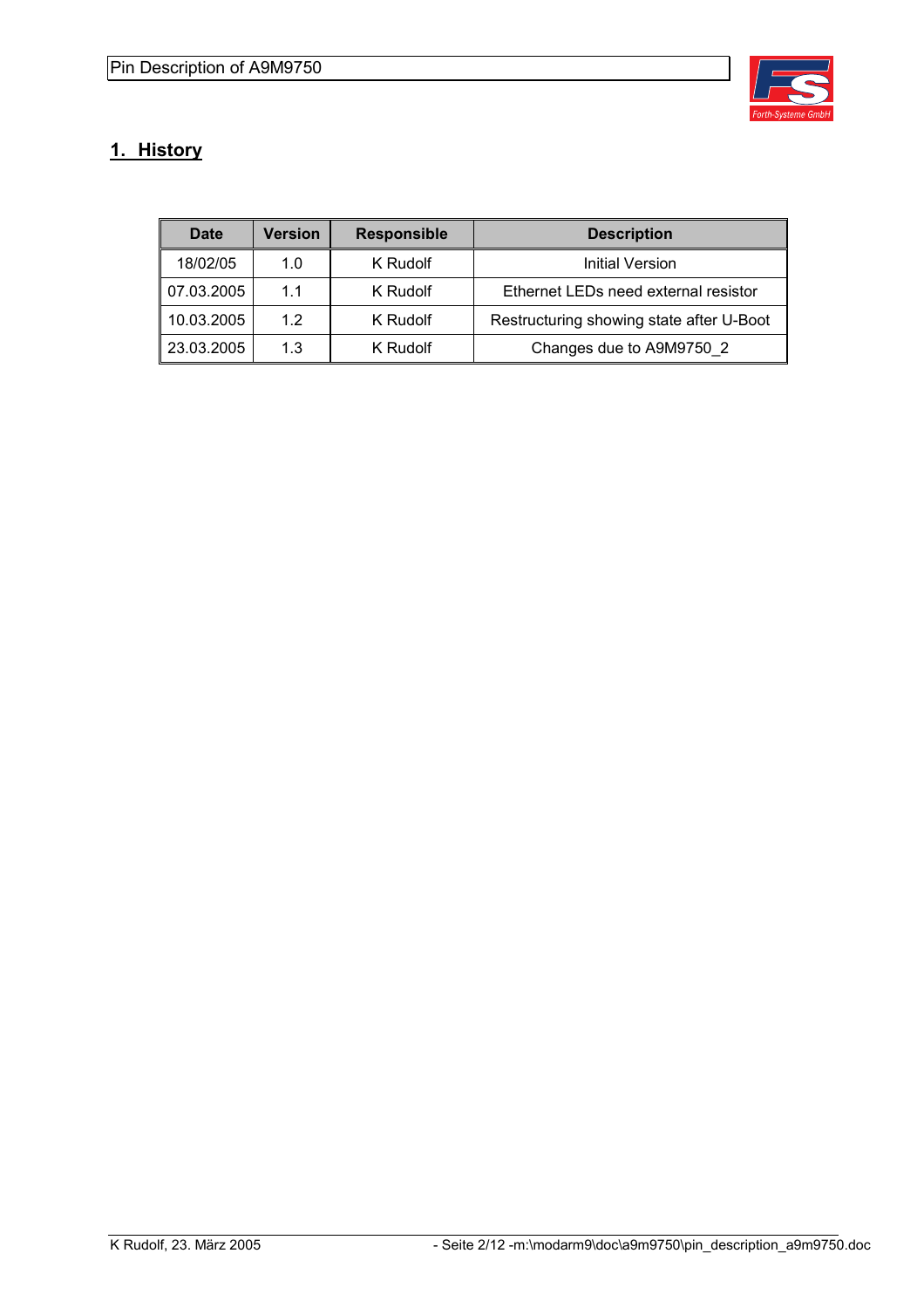

#### **2. Preface**

A9M9750 Module is a member of the ARM9 family with CPUs of different manufactorers. It has a NetSilicon NS9750 CPU, a 32-bit machine with up to 200MHz clock speed. The tables in the next sides describe every pin of the 2 X 120 pole connectors of the module, its properties and the usage of it on the A9M9750DEV\_1 board.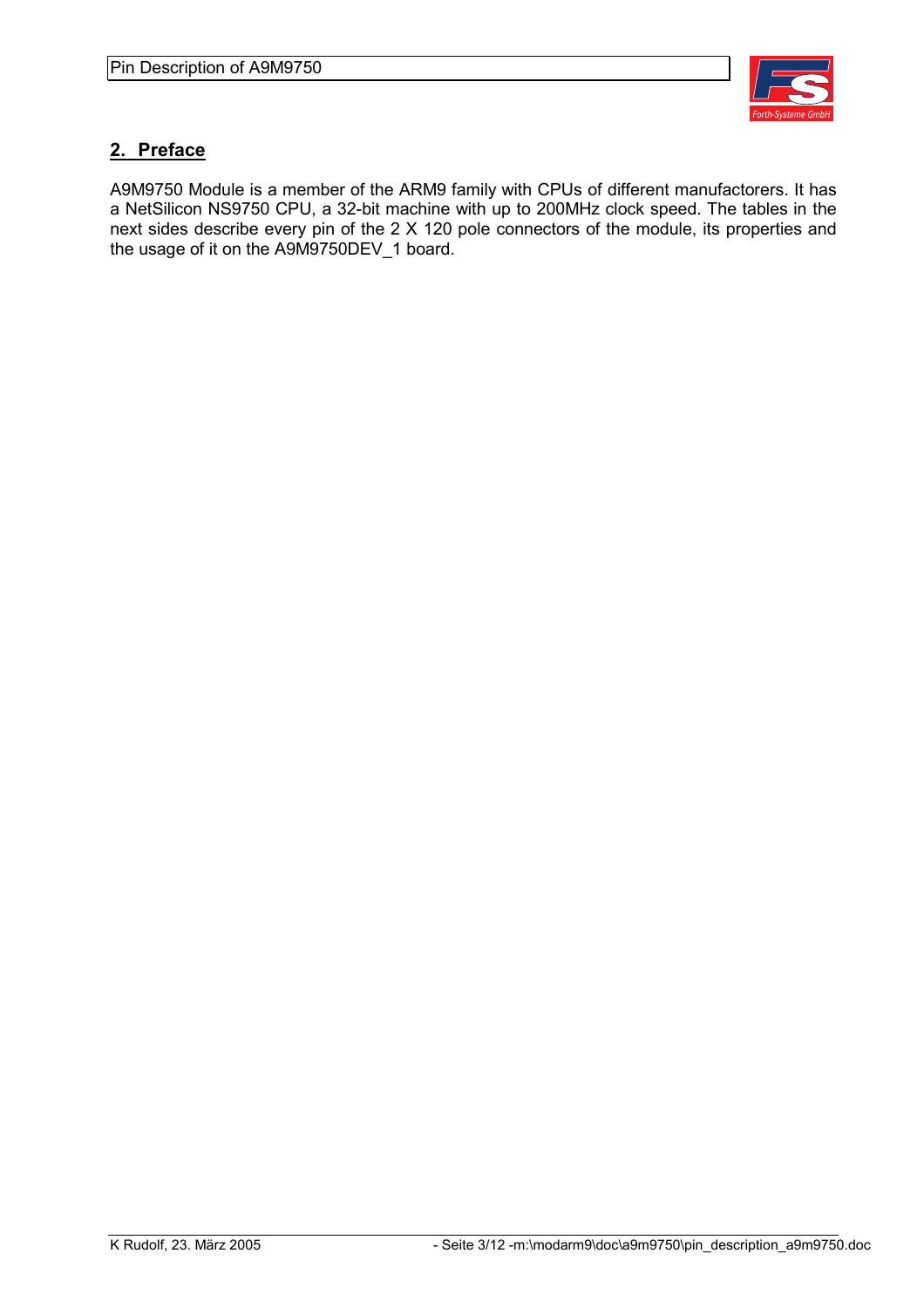

#### **3. A9M9750 Module Pinning**

Legend pin specification in table:

| X <sub>1</sub> | Type | <b>State</b> | U-Boot   RESET   A9M9750 Name     | A9M9750 Description after<br><b>UBOOT</b> | <b>Application</b><br><b>A9M9750DEV 1</b> |
|----------------|------|--------------|-----------------------------------|-------------------------------------------|-------------------------------------------|
|                |      |              | module specific pins              |                                           |                                           |
|                |      |              | common pins to all<br>A9M modules |                                           |                                           |

Legend Type: I: Input O: Output I/O: Input or Output P: Power

Legend RESET state: PUW: Weak pull up to switched 3.3V in CPU on module PU10: Pull up 10K to switched 3.3V on module

Legend A9M9750 Name:

GPIO names show GPIO/Function0\_UART/Function0\_misc/Function1/Function2 GPIOSWX: no connection to GPIOX, when RESET# asserted (is strapping pin)

#### **3.1. Connector X1**

| X <sub>1</sub> | <b>Type</b> | <b>U-Boot</b>            | <b>State</b> | RESET A9M9750 Name                    | <b>A9M9750 Description after U-Boot</b>                                                                                                             | Application<br>A9M9750DEV 1                                                                                                            |
|----------------|-------------|--------------------------|--------------|---------------------------------------|-----------------------------------------------------------------------------------------------------------------------------------------------------|----------------------------------------------------------------------------------------------------------------------------------------|
| 1              | P           | $\overline{\phantom{0}}$ |              | <b>GND</b>                            |                                                                                                                                                     |                                                                                                                                        |
| $\overline{2}$ |             |                          |              | RSTIN#                                | Reset Input allowing manual or<br>remote RESET<br>Pull up 10K to +3.3V on module<br>paralleled by 1014K internal pull up<br>in RESET controller U16 | Connected via 470R to<br>output RES# RESET<br>controller U16 supervising<br>1.5V, 3.3V and manual<br>RESET push-button on DEV<br>board |
| 3              | I/O         |                          |              | <b>PWRGOOD</b>                        | Output of the reset controller<br>push pull with 470R current limiting<br>resistor                                                                  | Connected as PWRGOOD to<br>Mulit-ICE connector X13 pin<br>15                                                                           |
| $\overline{4}$ | $\Omega$    | RSTOUT#                  |              | RSTOUT#                               | Output of CPU RESET_DONE<br>logical ANDed with PWRGOOD:<br>High after SPI boot loading finished                                                     | Connected as RSTOUT# to<br>FPGA U17 and CPLD U2                                                                                        |
| 5              |             |                          | <b>PU10</b>  | <b>TCK</b>                            | <b>JTAG</b>                                                                                                                                         | Connected to X12 (JTAG<br>Booster) and X13 (Multi-ICE)                                                                                 |
| 6              |             |                          | <b>PU10</b>  | <b>TMS</b>                            | <b>JTAG</b>                                                                                                                                         | Connected to X12 (JTAG<br>Booster) and X13 (Multi-ICE)                                                                                 |
| $\overline{7}$ |             |                          | <b>PU10</b>  | <b>TDI</b>                            | <b>JTAG</b>                                                                                                                                         | Connected to X12 (JTAG<br>Booster) and X13 (Multi-ICE)                                                                                 |
| 8              | $\Omega$    | $\overline{a}$           | <b>PU10</b>  | <b>TDO</b>                            | <b>JTAG</b>                                                                                                                                         | Connected to X12 (JTAG<br>Booster) and X13 (Multi-ICE)                                                                                 |
| 9              |             |                          | <b>PU10</b>  | TRST#                                 | <b>JTAG</b>                                                                                                                                         | Connected to X12 (JTAG<br>Booster) and X13 (Multi-ICE)                                                                                 |
| 10             |             |                          | <b>PU10</b>  | CONF <sub>0</sub><br>DEBUGEN#         | Debug Enable,<br>0 = Debug enabled, TRST# isolated<br>from SRST#                                                                                    | Connected to DIP-switch<br>S <sub>4</sub> 1<br>ON: connected to GND                                                                    |
| 11             |             |                          | <b>PU10</b>  | CONF <sub>1</sub> /<br>NAND FWP#      | NAND Flash Write Protect,<br>0 = NAND Flash write protected                                                                                         | Connected to DIP-switch<br>S <sub>42</sub><br>ON: connected to GND                                                                     |
| 12             |             |                          | <b>PU10</b>  | CONF <sub>2</sub><br>OCD EN#          | Enables OCD mode, use with<br>CONF <sub>0</sub>                                                                                                     | Connected to DIP-switch<br>S4.3<br>ON: connected to GND                                                                                |
| 13             |             |                          | <b>PU10</b>  | CONF <sub>3</sub> /<br>(PCI/CARDBUS#) | <b>PCI or CardBus</b><br>$0 = CardBus$ enabled<br>$1 = PCI$ enabled                                                                                 | Connected to DIP-switch<br>S <sub>4.4</sub><br>ON: connected to GND                                                                    |
| 14             | I/O         |                          | <b>PU10</b>  | CONF4<br>GPIO38, 2K2 in serie         |                                                                                                                                                     | Connected to DIP-switch<br>S4.5                                                                                                        |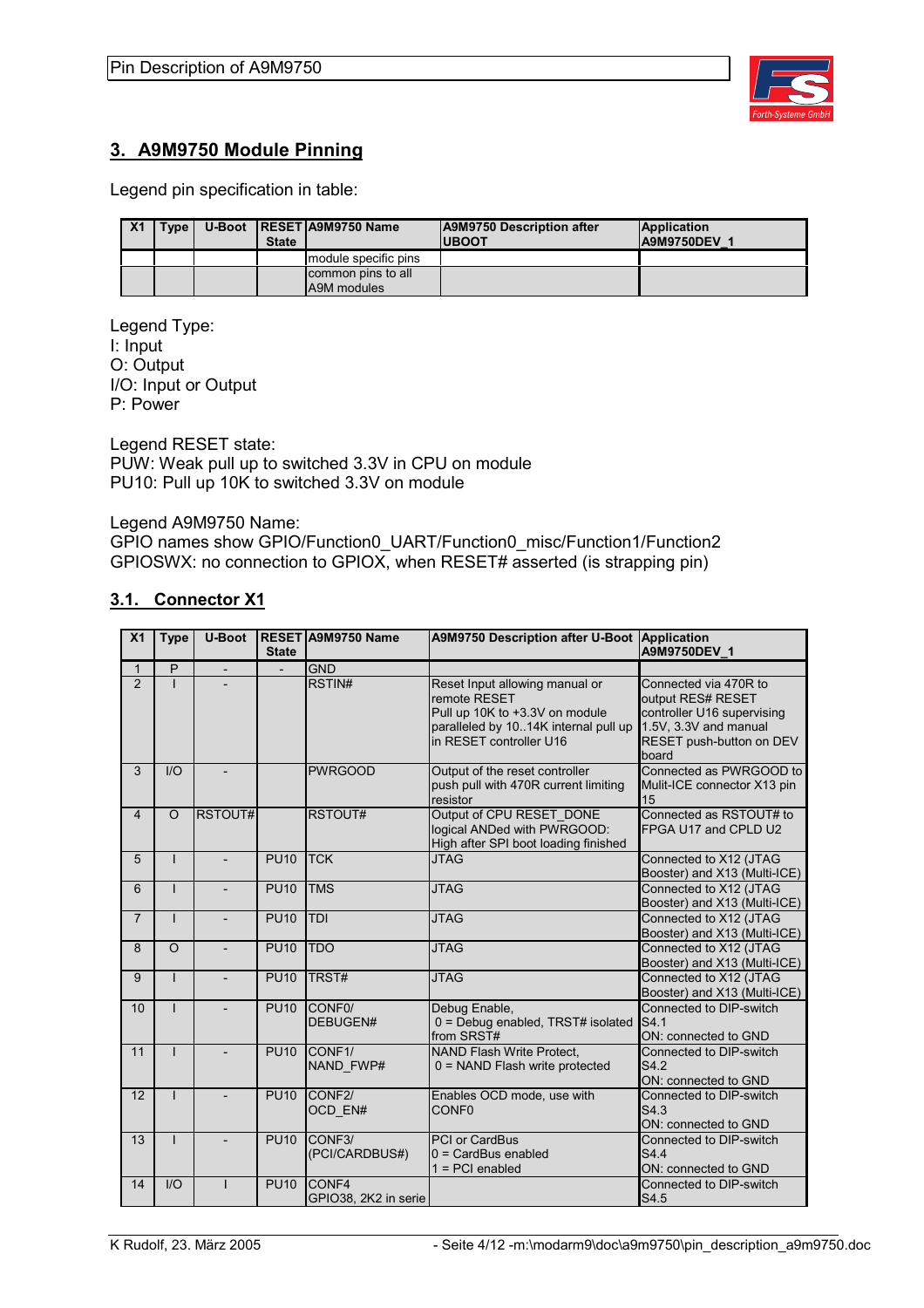

| X <sub>1</sub> | <b>Type</b> | <b>U-Boot</b>            | <b>State</b>      | RESET A9M9750 Name                   | A9M9750 Description after U-Boot      | Application<br>A9M9750DEV 1                          |
|----------------|-------------|--------------------------|-------------------|--------------------------------------|---------------------------------------|------------------------------------------------------|
|                |             |                          |                   | Bit28 GEN_ID                         |                                       | ON: connected to GND                                 |
| 15             | I/O         |                          | <b>PU10</b>       | CONF5                                |                                       | Connected to DIP-switch                              |
|                |             |                          |                   | GPIO38, 2K2 in serie<br>Bit29 GEN ID |                                       | S4.6<br>ON: connected to GND                         |
| 16             | I/O         | T                        | <b>PU10</b>       | CONF6                                |                                       | Connected to DIP-switch                              |
|                |             |                          |                   | GPIO38, 2K2 in serie                 |                                       | S4.7                                                 |
|                |             |                          |                   | Bit30 GEN ID                         |                                       | ON: connected to GND                                 |
| 17             | I/O         |                          | <b>PU10</b>       | CONF7                                |                                       | Connected to DIP-switch                              |
|                |             |                          |                   | GPIO38, 2K2 in serie                 |                                       | S4.8                                                 |
|                |             |                          |                   | Bit31 GEN_ID                         |                                       | ON: connected to GND                                 |
| 18             | I/O         |                          | <b>PU10</b>       | GPIOSW8/<br><b>TXDA/</b>             | <b>GPIO</b> Input                     | Connected as SPIA DO<br>(Output, Funct 0 SPI) to     |
|                |             |                          |                   | SPIA_DO/                             |                                       | Touch Controller LCD, X27                            |
|                |             |                          |                   | reserved/                            |                                       |                                                      |
|                |             |                          |                   | reserved                             |                                       |                                                      |
| 19             | I/O         |                          | <b>PUW</b>        | GPIO <sub>9</sub>                    | <b>GPIO</b> Input                     | Connected as SPIA_DI                                 |
|                |             |                          |                   | RXDA/<br>SPIA_DI/                    |                                       | (Input, Funct 0 SPI) to Touch<br>Controller LCD, X27 |
|                |             |                          |                   | reserved/                            |                                       |                                                      |
|                |             |                          |                   | timer 8 dupe                         |                                       |                                                      |
| 20             | I/O         |                          | <b>PU10</b>       | GPIOSW10                             | <b>GPIO linput</b>                    | Connected as AUD_WS                                  |
|                |             |                          |                   | RTSA#/                               | RTSA# with NS9750B CPU                | (Output, Funct 3) to Audio                           |
|                |             |                          |                   | -/<br>reserved/                      | unusable (Bug CPU Prototypes)         | chip U6                                              |
|                |             |                          |                   | reserved/                            |                                       |                                                      |
| 21             | I/O         | EIRQ2#                   | <b>PUW</b>        | <b>GPIO11/</b>                       | <b>GPIO Input</b>                     | Connected as EIRQ2 Input,                            |
|                |             |                          |                   | CTSA#/                               |                                       | Funct 1) to FPGA U17 and                             |
|                |             |                          |                   | -1                                   |                                       | CPLD U2, 10K pull up on                              |
|                |             |                          |                   | EIRQ2 dupe/                          |                                       | <b>DEV</b> board                                     |
| 22             | 1/O         |                          | <b>PU10</b>       | timer 0 dupe<br>GPIOSW12/            | <b>GPIO</b> Input                     | Connected as FPGA_CS0#                               |
|                |             |                          |                   | DTRA#/                               |                                       | (Output, Funct 3) via switch                         |
|                |             |                          |                   | -1                                   |                                       | U41 to FPGA EEPROM U10                               |
|                |             |                          |                   | reserved/                            |                                       |                                                      |
| 23             | I/O         | $\blacksquare$           | <b>PU10</b>       | reserved<br><b>GPIO13/</b>           | <b>GPIO Input</b>                     | Connected as EIRQ0 (Input,                           |
|                |             |                          |                   | DSRA#                                |                                       | Funct 1) to RTC_INT# on                              |
|                |             |                          |                   | -1                                   |                                       | Module; logical OR with open                         |
|                |             |                          |                   | EIRQ0 dupe/                          |                                       | drain possible                                       |
|                |             |                          |                   | timer 10 dupe                        |                                       |                                                      |
| 24             | I/O         | <b>TxDB</b>              | $P\overline{U10}$ | GPIOSW0/<br>TXDB/                    | TXD Console (Output, Funct 0<br>UART) | Connected as SPIB DO<br>(Output, Funct 0 SPI) to     |
|                |             |                          |                   | SPIB DO/                             |                                       | audio chip U6                                        |
|                |             |                          |                   | DMA0_DONE dupe/                      |                                       |                                                      |
|                |             |                          |                   | timer 1 dupe                         |                                       |                                                      |
| 25             | I/O         | <b>RxDB</b>              | <b>PUW</b>        | GPIO1/                               | RXD Console (Input, Funct 0 UART)     | Connected as SPIB_DI                                 |
|                |             |                          |                   | RXDB/<br>SPIB_DI/                    |                                       | (Input, Funct 0 SPI) via R58<br>to audio chip U6     |
|                |             |                          |                   | DMA0_REQ dupe/                       |                                       |                                                      |
|                |             |                          |                   | EIRQ0                                |                                       |                                                      |
| 26             | 1/O         |                          | <b>PU10</b>       | GPIOSW2/                             | <b>GPIO Input</b>                     | Connected as L3 CLK                                  |
|                |             |                          |                   | RTSB#/<br>-/                         |                                       | (Output, Funct 3) to audio<br>chip U6                |
|                |             |                          |                   | timer $0/$                           |                                       |                                                      |
|                |             |                          |                   | DMA1_ACK/                            |                                       |                                                      |
| 27             | 1/O         |                          | <b>PUW</b>        | GPIO <sub>3</sub> /                  | <b>GPIO Input</b>                     | Connected as DMA0_REQ#                               |
|                |             |                          |                   | CTSB#/                               |                                       | (Input, Funct 2) to FPGA U17                         |
|                |             |                          |                   | -1<br>1284 ACK#/                     |                                       | and CPLD U2                                          |
|                |             |                          |                   | DMA0 REQ#                            |                                       |                                                      |
| 28             | I/O         | $\overline{\phantom{a}}$ | <b>PU10</b>       | GPIOSW4/                             | <b>GPIO Input</b>                     | Connected as L3MODE                                  |
|                |             |                          |                   | DTRB#/                               |                                       | (Output, Funct 3) to audio                           |
|                |             |                          |                   | -1<br>12284P_BUSY/                   |                                       | chip U6                                              |
|                |             |                          |                   | DMA0 DONE                            |                                       |                                                      |
| 29             | I/O         |                          | <b>PUW</b>        | GPIO <sub>5</sub> /                  | <b>GPIO Input</b>                     | Connected as DMA0 ACK                                |
|                |             |                          |                   | DSRB#/                               |                                       | (Output, Funct 2) to FPGA                            |
|                |             |                          |                   | -/                                   |                                       | U17 and CPLD U2                                      |
|                |             |                          |                   | 1284P ERR/<br>DMA0_ACK               |                                       |                                                      |
| 30             | 1/O         |                          | <b>PUW</b>        | GPIO6/                               | <b>GPIO Input</b>                     | Connected as SPIB_CLK                                |
|                |             |                          |                   | RIB#                                 |                                       | (Funct 0 SPI) to audio chip                          |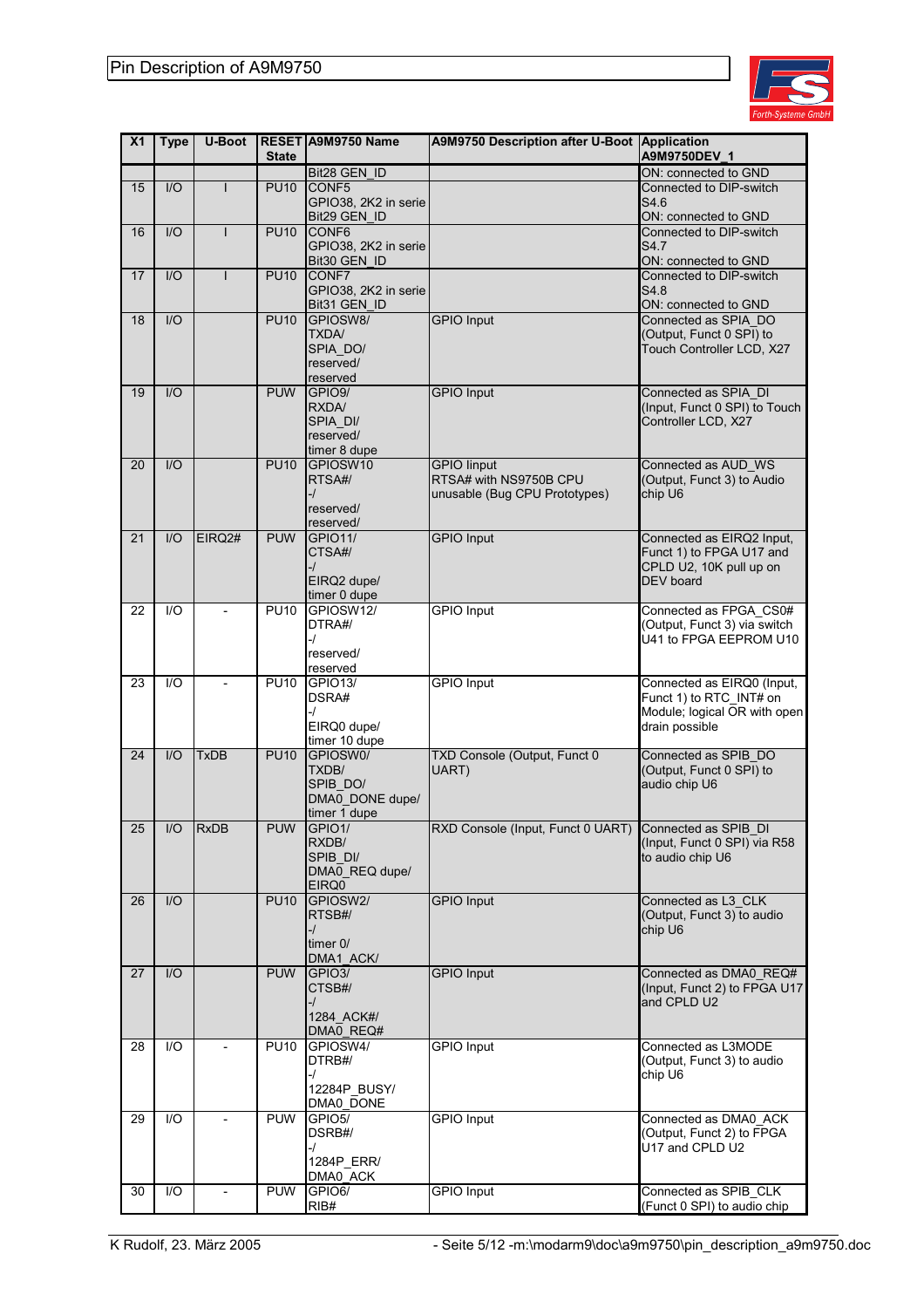

| X <sub>1</sub> | <b>Type</b>  | <b>U-Boot</b>                | <b>State</b>                           | RESET A9M9750 Name           | A9M9750 Description after U-Boot Application | A9M9750DEV_1                                     |
|----------------|--------------|------------------------------|----------------------------------------|------------------------------|----------------------------------------------|--------------------------------------------------|
|                |              |                              |                                        | /SPIB_CLK/                   |                                              | U6 and FPGA U17                                  |
|                |              |                              |                                        | 1284P_FAULT#/<br>DMA0_ACK    |                                              |                                                  |
| 31             | 1/O          |                              | <b>PUW</b>                             | GPIO7/                       | <b>GPIO</b> Input                            | Connected as SPIB_EN#                            |
|                |              |                              |                                        | DCDB#/                       |                                              | (Funct 0 SPI) to FPGA U17                        |
|                |              |                              |                                        | SPIB_EN#/                    |                                              |                                                  |
|                |              |                              |                                        | DMA0_ACK dupe/               |                                              |                                                  |
|                |              |                              |                                        | EIRQ1                        |                                              |                                                  |
| 32             | $\mathsf{I}$ |                              | <b>PUW</b>                             | WAIT#                        | external WAIT# input                         | Connected as WAIT# to                            |
| 33             |              |                              |                                        | A24                          | ext Address                                  | FPGA U17 and CPLD U2<br>Connected as A24 to FPGA |
|                | O            | $\blacksquare$               | $\overline{\phantom{a}}$               |                              |                                              | U17                                              |
| 34             | O            | $\qquad \qquad \blacksquare$ | $\overline{\phantom{a}}$               | A25                          | ext Address                                  | Connected as A25 to FPGA                         |
|                |              |                              |                                        |                              |                                              | U17                                              |
| 35             | O            | $\overline{\phantom{a}}$     | $\overline{\phantom{a}}$               | A26                          | ext Address                                  | accessible at X11 C9                             |
| 36             | $\circ$      | $\overline{\phantom{a}}$     | $\overline{\phantom{a}}$               | A27                          | ext Address                                  | accessible at X11 D9                             |
| 37             | I/O          | 1/O                          | <b>PU10</b>                            | GPIOSW24/                    | LCD Data                                     | Connected as LCDD0 (I/O,                         |
|                |              |                              |                                        | DTRD#/                       |                                              | Funct 1) to X25                                  |
|                |              |                              |                                        | -1<br>LCDD <sub>0</sub> /    |                                              |                                                  |
|                |              |                              |                                        | reserved                     |                                              |                                                  |
| 38             | 1/O          | $\overline{1/O}$             | <b>PUW</b>                             | <b>GPIO25/</b>               | <b>LCD Data</b>                              | Connected as LCDD1 (I/O,                         |
|                |              |                              |                                        | DSRD#/                       |                                              | Funct 1) to X25                                  |
|                |              |                              |                                        | -/                           |                                              |                                                  |
|                |              |                              |                                        | LCDD1                        |                                              |                                                  |
|                | $\mathsf{P}$ |                              |                                        | timer 15 dupe<br><b>GND</b>  |                                              |                                                  |
| 39<br>40       | 1/O          | $\sf P$<br>I/O               | $\overline{\phantom{a}}$<br><b>PUW</b> | <b>GPIO26/</b>               | <b>LCD Data</b>                              | Connected as LCDD2 (I/O,                         |
|                |              |                              |                                        | RID#/                        |                                              | Funct 1) to X25                                  |
|                |              |                              |                                        | SPID_CK/                     |                                              |                                                  |
|                |              |                              |                                        | LCDD <sub>2</sub> /          |                                              |                                                  |
|                |              |                              |                                        | timer 3                      |                                              |                                                  |
| 41             | I/O          | 1/O                          | <b>PUW</b>                             | <b>GPIO27/</b>               | <b>LCD Data</b>                              | Connected as LCDD3 (I/O,                         |
|                |              |                              |                                        | DCDD#/<br>SPID_EN#/          |                                              | Funct 1) to X25                                  |
|                |              |                              |                                        | LCD <sub>D3</sub> /          |                                              |                                                  |
|                |              |                              |                                        | timer 4                      |                                              |                                                  |
| 42             | 1/O          | I/O                          | <b>PUW</b>                             | <b>GPIO28/</b>               | LCD Data                                     | Connected as LCDD4 (I/O,                         |
|                |              |                              |                                        | -/                           |                                              | Funct 1) to X25                                  |
|                |              |                              |                                        | EIRQ1 dupe/<br>LCDD4/        |                                              |                                                  |
|                |              |                              |                                        | LCDD8 dupe                   |                                              |                                                  |
| 43             | 1/O          | I/O                          | <b>PUW</b>                             | <b>GPIO29/</b>               | <b>LCD Data</b>                              | Connected as LCDD5 (I/O,                         |
|                |              |                              |                                        | -/                           |                                              | Funct 1) to X25                                  |
|                |              |                              |                                        | timer 5/                     |                                              |                                                  |
|                |              |                              |                                        | LCDD5/                       |                                              |                                                  |
| 44             | I/O          | I/O                          | <b>PUW</b>                             | LCDD9 dupe<br><b>GPIO30/</b> | LCD Data                                     | Connected as LCDD6 (I/O,                         |
|                |              |                              |                                        | -/                           |                                              | Funct 1) to X25                                  |
|                |              |                              |                                        | timer 6/                     |                                              |                                                  |
|                |              |                              |                                        | LCDD6/                       |                                              |                                                  |
|                |              |                              |                                        | LCDD10 dupe                  |                                              |                                                  |
| 45             | I/O          | $\overline{1/O}$             | <b>PUW</b>                             | GPIO31/<br>-/                | LCD Data                                     | Connected as LCDD7 (I/O,<br>Funct 1) to X25      |
|                |              |                              |                                        | timer 7/                     |                                              |                                                  |
|                |              |                              |                                        | LCDD7                        |                                              |                                                  |
|                |              |                              |                                        | LCDD11 dupe                  |                                              |                                                  |
| 46             | 1/O          | I/O                          | <b>PUW</b>                             | GPIO32/                      | LCD Data                                     | Connected as LCDD8 (I/O,                         |
|                |              |                              |                                        | -/                           |                                              | Funct 1) to X25                                  |
|                |              |                              |                                        | EIRQ2/<br>1284 DO/           |                                              |                                                  |
|                |              |                              |                                        | LCDD8                        |                                              |                                                  |
| 47             | I/O          | I/O                          | <b>PUW</b>                             | <b>GPIO33/</b>               | LCD Data                                     | Connected as LCDD9 (I/O,                         |
|                |              |                              |                                        | -/                           |                                              | Funct 1) to X25                                  |
|                |              |                              |                                        | timer 8/                     |                                              |                                                  |
|                |              |                              |                                        | 1284_D1/<br>LCDD9            |                                              |                                                  |
| 48             | 1/O          | I/O                          | <b>PUW</b>                             | <b>GPIO34/</b>               | LCD Data                                     | Connected as LCDD10 (I/O,                        |
|                |              |                              |                                        | -/                           |                                              | Funct 1) to X25                                  |
|                |              |                              |                                        | timer 9/                     |                                              |                                                  |
|                |              |                              |                                        | 1284_D2/                     |                                              |                                                  |
|                |              |                              |                                        | LCDD10                       |                                              |                                                  |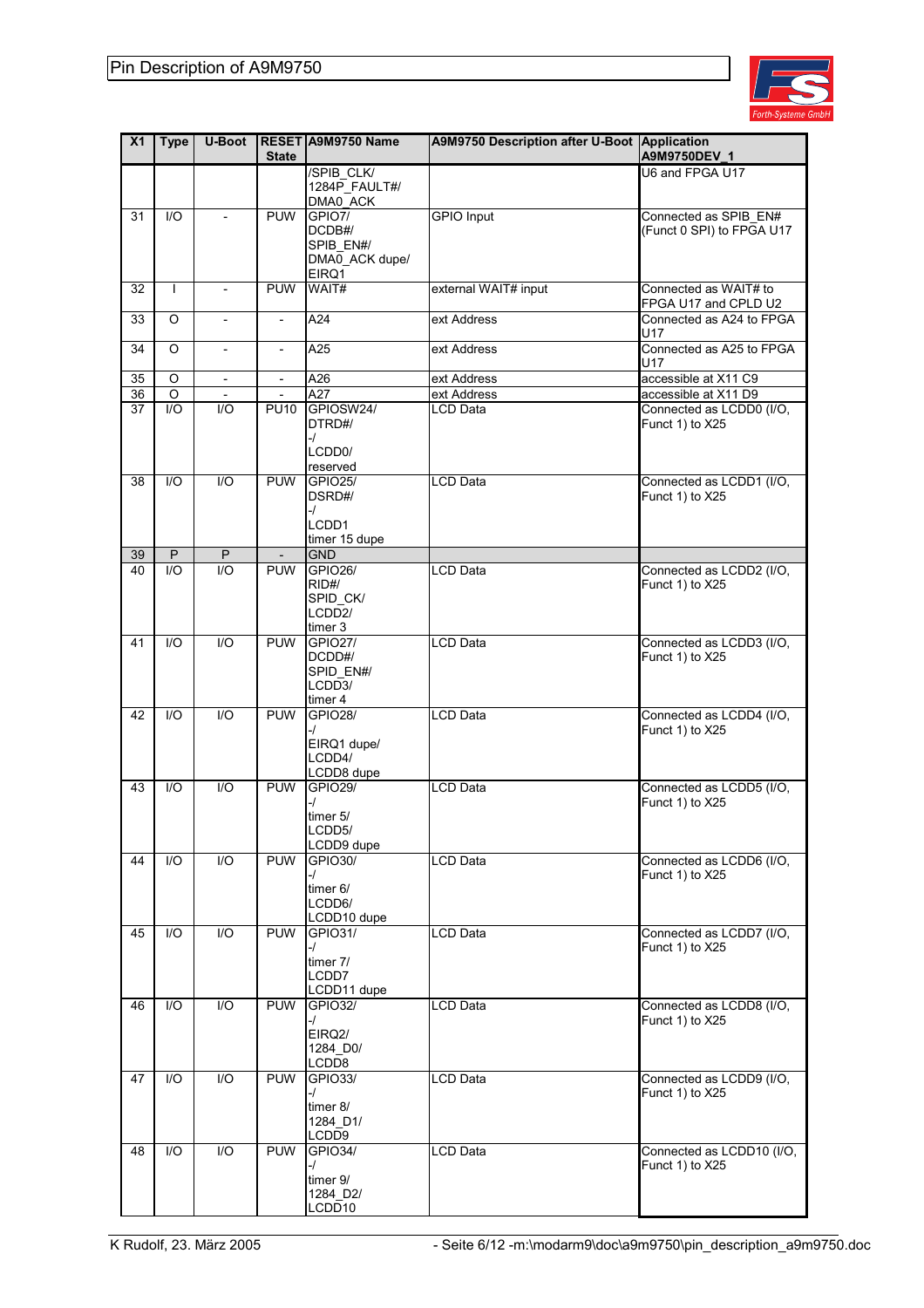

| X <sub>1</sub> | <b>Type</b>     | U-Boot           | <b>State</b> | RESET A9M9750 Name                                          | A9M9750 Description after U-Boot Application                                     | A9M9750DEV 1                                                                     |
|----------------|-----------------|------------------|--------------|-------------------------------------------------------------|----------------------------------------------------------------------------------|----------------------------------------------------------------------------------|
| 49             | $\overline{10}$ | $\overline{1/O}$ | <b>PUW</b>   | <b>GPIO35/</b>                                              | <b>LCD Data</b>                                                                  | Connected as LCDD11 (I/O,                                                        |
|                |                 |                  |              | -1<br><b>TIMER 10/</b><br>1284_D3/                          |                                                                                  | Funct 1) to X25                                                                  |
| 50             | 1/O             | I/O              | <b>PUW</b>   | LCDD11<br>GPIOSW36/                                         | LCD Data                                                                         | Connected as LCDD12 (I/O,                                                        |
|                |                 |                  |              | -1<br>reserved/<br>1284_D4/<br>LCDD12                       |                                                                                  | Funct 1) to X25                                                                  |
| 51             | 1/O             | 1/O              | <b>PUW</b>   | GPIOSW37/                                                   | <b>LCD Data</b>                                                                  | Connected as LCDD13 (I/O,                                                        |
|                |                 |                  |              | -1<br>reserved/<br>1284_D5/<br>LCDD13                       |                                                                                  | Funct 1) to X25                                                                  |
| 52             | 1/O             | 1/O              | <b>PU10</b>  | GPIOSW38/                                                   | <b>LCD Data</b>                                                                  | Connected as LCDD14 (I/O,                                                        |
|                |                 |                  |              | -1<br>reserved/<br>1284_D6/<br>LCDD14                       |                                                                                  | Funct 1) to X25                                                                  |
| 53             | 1/O             | 1/O              | <b>PU10</b>  | GPIOSW39/<br>$-I$<br>reserved/<br>1284_D7/<br>LCDD15        | LCD Data                                                                         | Connected as LCDD15 (I/O,<br>Funct 1) to X25                                     |
| 54             | I/O             | 1/O              | <b>PU10</b>  | GPIOSW40/<br>TXDC/<br>SPIC_DO/<br>EIRQ3/<br>LCDD16          | <b>LCD Data</b>                                                                  | Connected as LCDD16 (I/O,<br>Funct 1) to X25                                     |
| 55             | 1/O             | $\overline{1/O}$ | <b>PU10</b>  | GPIOSW41/<br>RXDC/<br>SPIC_DI/<br>timer 11/<br>LCDD17       | <b>LCD Data</b>                                                                  | Connected as LCDD17 (I/O,<br>Funct 1) to X25                                     |
| 56             | 1/O             |                  | <b>PUW</b>   | <b>GPIO42/</b>                                              | <b>GPIO</b> Input                                                                | Connected as FPGA_DCLK                                                           |
|                |                 |                  |              | RTSC#/<br>-/<br>timer $12/$<br>LCDD18                       |                                                                                  | (Output, Funct 3) via switch<br>U41 to FPGA EEPROM U10                           |
| 57             | I/O             |                  | <b>PUW</b>   | <b>GPIO43/</b>                                              | <b>GPIO</b> Input                                                                | Connected as FPGA DATA0                                                          |
|                |                 |                  |              | CTSC#/<br>-1<br>timer 13/<br>LCDD19                         |                                                                                  | (Input, Funct3) via switch<br>U41 to FPGA EEPROM U10                             |
| 58             | I/O             |                  |              | PU10 GPIOSW44/<br>TXDD/<br>SPID DO/<br>1284_SEL<br>LCDD20   | <b>GPIO</b> Input                                                                | Connected as FPGA_ASD0<br>(Output, Funct 3) via switch<br>U41 to FPGA EEPROM U10 |
| 59             | I/O             |                  | <b>PUW</b>   | <b>GPIO45/</b><br>RXDD/<br>SPID_DI/<br>1284_STB#/<br>LCDD21 | <b>GPIO Input</b>                                                                | Connected GPIO45(Input,<br>Funct 3) to U1 (user key 1)                           |
| 60             | I/O             |                  | <b>PUW</b>   | <b>GPIO46/</b><br>RTSD#/<br>-/<br>1284 AFD#<br>LCDD22       | <b>GPIO Input</b><br>RTSD# unusable with NS9750B<br>CPUs (Bug prototype modules) | Connected as GPIO46<br>(Input, Funct 3) to U2 (user<br>key 2)                    |
| 61             | I/O             |                  | <b>PUW</b>   | <b>GPIO47/</b><br>CTSD#/<br>-1<br>1284 INIT#/<br>LCDD23     | <b>GPIO Output</b>                                                               | Connected as GPIO47<br>(Output, Funct3) via J13 to<br>LE4 (Debug LED)            |
| 62             | O               |                  | <b>PUW</b>   | GPIO18/                                                     | <b>LCD Control</b>                                                               | Connected as                                                                     |
|                |                 |                  |              | -1<br>ECAM REJ/<br>LCD_PWREN#/<br>EIRQ3 dupe                |                                                                                  | LCD_PWREN# (Output,<br>Funct 1 or Funct 3) to X25                                |
| 63             | O               |                  | <b>PUW</b>   | <b>GPIO22/</b>                                              | <b>LCD Control</b>                                                               | Connected as LCD_AC_BDE                                                          |
|                |                 |                  |              | RIC#/                                                       |                                                                                  | (Output, Funct 1) to X25                                                         |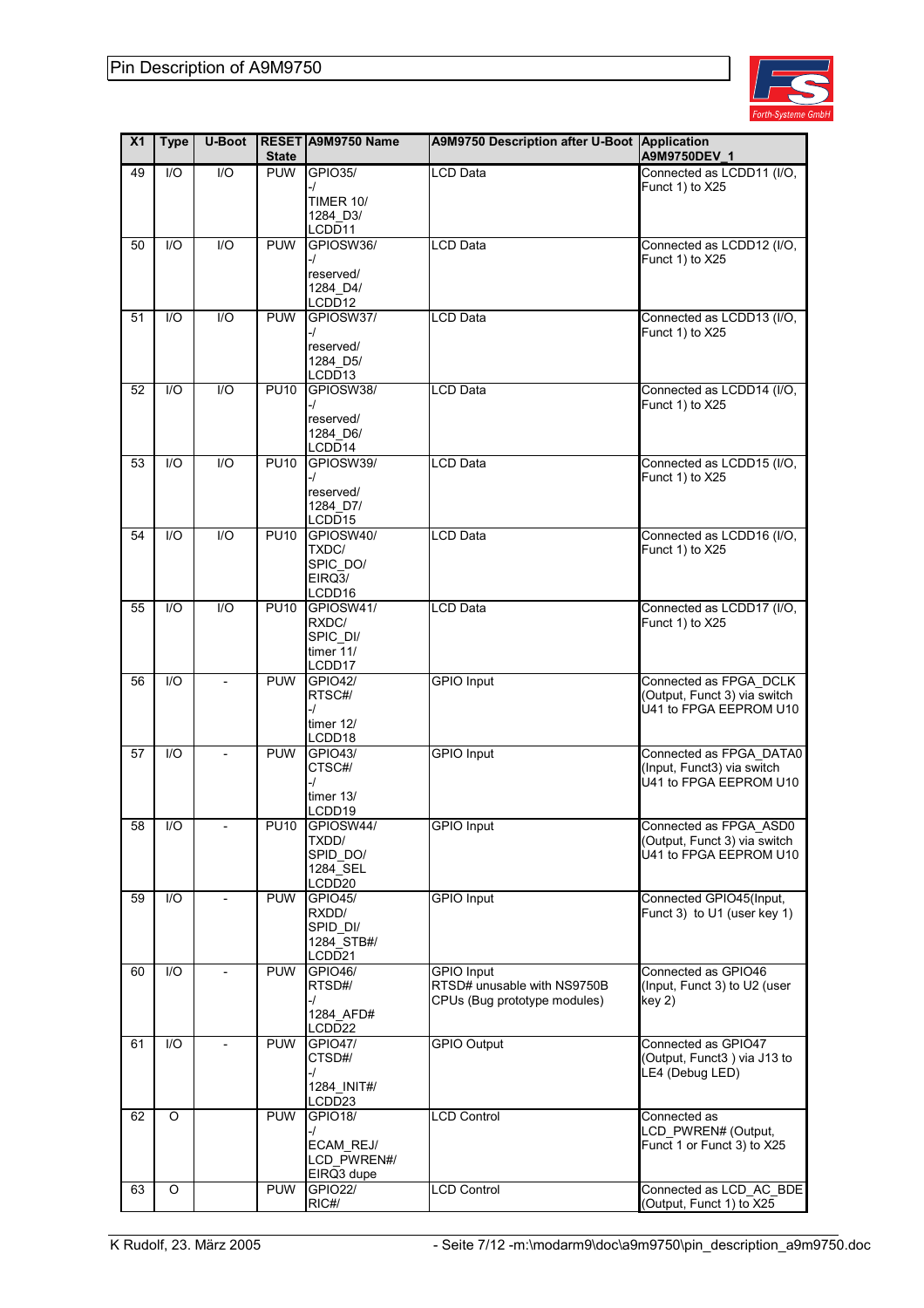

| X <sub>1</sub>  | <b>Type</b>              | <b>U-Boot</b>            | <b>State</b>             | RESET A9M9750 Name    | A9M9750 Description after U-Boot Application                         | A9M9750DEV 1                         |
|-----------------|--------------------------|--------------------------|--------------------------|-----------------------|----------------------------------------------------------------------|--------------------------------------|
|                 |                          |                          |                          | SPIC_CK/              |                                                                      |                                      |
|                 |                          |                          |                          | LCD AC_BDE/           |                                                                      |                                      |
|                 |                          |                          |                          | reserved              |                                                                      |                                      |
| 64              | O                        |                          | <b>PUW</b>               | GPIO21/               | <b>LCD Control</b>                                                   | Connected as                         |
|                 |                          |                          |                          | DSRC#/                |                                                                      | LCD_VFRAME (Output,                  |
|                 |                          |                          |                          | -/                    |                                                                      | Funct 1) to X25                      |
|                 |                          |                          |                          | LCD_VFRAME            |                                                                      |                                      |
|                 |                          |                          |                          | reserved              |                                                                      |                                      |
| 65              | O                        |                          | <b>PU10</b>              | GPIOSW19/             | <b>LCD Control</b>                                                   | Connected as LCD_HSYNC               |
|                 |                          |                          |                          | -1<br>ECAM REQ/       |                                                                      | (Output, Funct 1) to X25             |
|                 |                          |                          |                          | LCD_HSYNC/            |                                                                      |                                      |
|                 |                          |                          |                          | DMA1_ACK#             |                                                                      |                                      |
| 66              | O                        |                          | <b>PU10</b>              | GPIOSW20/             | <b>LCD Control</b>                                                   | Connected as LCD CLK                 |
|                 |                          |                          |                          | DTRC#/                |                                                                      | (Output, Funct 1) to X25             |
|                 |                          |                          |                          | -1                    |                                                                      |                                      |
|                 |                          |                          |                          | LCD_CLK/              |                                                                      |                                      |
|                 |                          |                          |                          | reserved              |                                                                      |                                      |
| 67              | O                        |                          | <b>PUW</b>               | <b>GPIO23/</b>        | <b>LCD Control</b>                                                   | Connected as LCD_LEND                |
|                 |                          |                          |                          | DCDC#/                |                                                                      | (Output, Funct 1) to X25             |
|                 |                          |                          |                          | SPIC_EN#/<br>LCD_LEND |                                                                      |                                      |
|                 |                          |                          |                          | timer 14 dupe         |                                                                      |                                      |
| 68              | O                        | $\frac{1}{2}$            |                          | A0                    | external address                                                     | Connected to FPGA U17 and            |
|                 |                          |                          |                          |                       |                                                                      | CPLD U2                              |
| 69              | O                        | $\blacksquare$           |                          | A1                    | external address                                                     | Connected to FPGA U17 and            |
|                 |                          |                          |                          |                       |                                                                      | CPLD U2                              |
| 70              | $\circ$                  | $\overline{\phantom{a}}$ |                          | A2                    | external address                                                     | Connected to FPGA U17 and            |
|                 |                          |                          |                          |                       |                                                                      | CPLD U2                              |
| 71              | O                        | $\overline{\phantom{a}}$ |                          | A <sub>3</sub>        | external address                                                     | Connected to FPGA U17 and            |
|                 |                          |                          |                          |                       |                                                                      | CPLD U2                              |
| 72              | O                        |                          |                          | A4                    | external address                                                     | Connected to FPGA U17 and            |
|                 |                          |                          |                          |                       |                                                                      | CPLD U2                              |
| 73              | O                        | $\overline{\phantom{a}}$ |                          | A5                    | external address                                                     | Connected to FPGA U17 and            |
|                 |                          |                          |                          |                       |                                                                      | CPLD U2                              |
| 74              | O                        | $\blacksquare$           |                          | A6                    | external address                                                     | Connected to FPGA U17 and<br>CPLD U2 |
| 75              | O                        | $\overline{\phantom{a}}$ |                          | A7                    | external address                                                     | Connected to FPGA U17 and            |
|                 |                          |                          |                          |                       |                                                                      | CPLD U2                              |
| 76              | O                        | $\overline{\phantom{a}}$ |                          | A <sub>8</sub>        | external address                                                     | Connected to FPGA U17                |
| 77              | O                        | $\overline{\phantom{a}}$ |                          | A9                    | external address                                                     | Connected to FPGA U17                |
| $\overline{78}$ | $\overline{O}$           | $\overline{\phantom{a}}$ |                          | $\overline{A10}$      | external address                                                     | Connected to FPGA U17                |
| 79              | $\overline{P}$           | $\overline{a}$           | $\overline{\phantom{a}}$ | <b>GND</b>            |                                                                      |                                      |
| 80              | O                        | $\overline{\phantom{a}}$ |                          | A11                   | external address                                                     | Connected to FPGA U17                |
| 81              | O                        | $\overline{\phantom{a}}$ |                          | A12                   | external address                                                     | Connected to FPGA U17                |
| 82              | O                        | $\overline{\phantom{a}}$ |                          | A13                   | external address                                                     | Connected to FPGA U17                |
| 83              | O                        | $\overline{\phantom{a}}$ |                          | A14                   | external address                                                     | Connected to FPGA U17                |
| 84              | O                        | $\overline{\phantom{a}}$ |                          | A15                   | external address                                                     | Connected to FPGA U17                |
| 85              | O                        | $\blacksquare$           |                          | A16                   | external address                                                     | Connected to FPGA U17                |
| 86              | O                        | $\overline{\phantom{a}}$ |                          | A17                   | external address                                                     | Connected to FPGA U17                |
| 87              | O                        |                          |                          | A18                   | external address                                                     | Connected to FPGA U17                |
| 88              | O                        | $\overline{\phantom{0}}$ |                          | A19                   | external address                                                     | Connected to FPGA U17                |
| 89              | O                        | $\overline{\phantom{a}}$ |                          | A20                   | external address                                                     | Connected to FPGA U17                |
| 90              | $\circ$                  |                          |                          | A21                   | external address                                                     | Connected to FPGA U17                |
| 91              | O                        | $\overline{\phantom{a}}$ |                          | A22                   | external address                                                     | Connected to FPGA U17                |
| 92              | O                        | $\overline{\phantom{a}}$ |                          | EXT_OE#               |                                                                      | Connected to FPGA U17and             |
|                 |                          |                          |                          |                       |                                                                      | CPLD U2                              |
| 93              | O                        | $\overline{\phantom{a}}$ |                          | EXT_WE#               | 22R series resistor on module                                        | Connected to FPGA U17 and            |
|                 |                          |                          |                          |                       |                                                                      | CPLD U2                              |
| 94              | O                        |                          |                          | A23                   | external address                                                     | Connected to FPGA U17                |
| 95              | O                        | CS <sub>0#</sub>         |                          | CS0#                  | Chip select, not used on module,                                     | Connected to FPGA U17 and            |
|                 |                          |                          |                          |                       | Defaults to Ouput/High at reset.<br>Chip select, not used on module, | CPLD U2                              |
| 96              | O                        | CS <sub>2#</sub>         |                          | CS <sub>2#</sub>      | Defaults to Ouput/High at reset.                                     | Connected to FPGA U17 and<br>CPLD U2 |
| 97              | O                        | CS3#                     |                          | CS3#                  | Chip select, not used on module,                                     | Connected to FPGA U17 and            |
|                 |                          |                          |                          |                       | Defaults to Ouput/High at reset.                                     | CPLD U2                              |
| 98              |                          |                          | $\overline{\phantom{a}}$ | <b>NC</b>             |                                                                      |                                      |
| 99              | $\overline{O}$           | $\overline{\phantom{a}}$ | $\blacksquare$           | <b>PWREN</b>          | power sequencing control (n.a. at                                    | switches +3.3V on board              |
|                 |                          |                          |                          |                       | A9M9750_0 prototypes)                                                |                                      |
| 100             | $\overline{\phantom{a}}$ | $\overline{\phantom{a}}$ |                          | NC (reserved as       |                                                                      |                                      |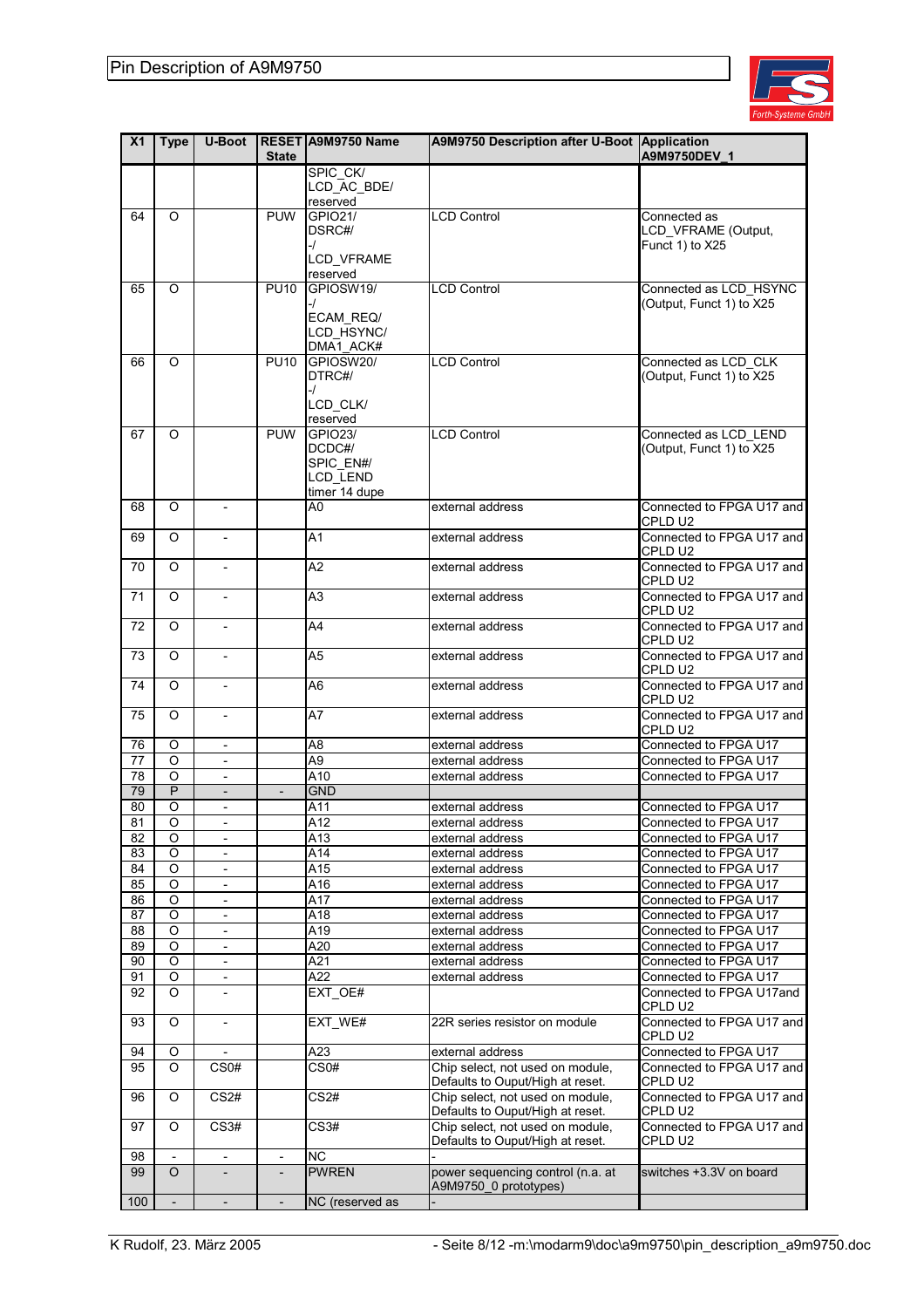

| X <sub>1</sub> | <b>Type</b>              | <b>U-Boot</b>            | <b>State</b>             | RESET A9M9750 Name                                             | <b>A9M9750 Description after U-Boot</b>                                                                                           | Application<br>A9M9750DEV_1                                                                          |
|----------------|--------------------------|--------------------------|--------------------------|----------------------------------------------------------------|-----------------------------------------------------------------------------------------------------------------------------------|------------------------------------------------------------------------------------------------------|
|                |                          |                          |                          | BATT_FLT#)                                                     |                                                                                                                                   |                                                                                                      |
| 101            | I/O                      |                          | <b>PUW</b>               | <b>GPIO48/</b><br>-/<br>timer 14/<br>1284_SELIN#/<br>DMA1_REQ# | <b>GPIO</b> Input                                                                                                                 | unused                                                                                               |
| 102            | 1/O                      |                          | <b>PUW</b>               | GPIO16<br>-/<br>reserved/<br>1284_JAM# dupe/<br>timer 11 dupe  | <b>GPIO</b> Input                                                                                                                 | Connected as<br>USB_OVRCURR (Input,<br>Funct 3) to U8                                                |
| 103            | O                        | $\frac{1}{2}$            | No                       | EXT_BE0#                                                       | Upper Byte/Lower Byte Enable                                                                                                      | Connected as EXT_BE0# to<br>FPGA U17                                                                 |
| 104            | O                        | $\overline{a}$           | No                       | EXT_BE1#                                                       | Upper Byte/Lower Byte Enable                                                                                                      | Connected as EXT_BE1# to<br>FPGA U17                                                                 |
| 105            | O                        | $\frac{1}{2}$            | No                       | EXT BE2#                                                       | <b>Upper Byte/Lower Byte Enable</b>                                                                                               | Connected as EXT_BE2# to<br>FPGA U17                                                                 |
| 106            | O                        | $\overline{\phantom{a}}$ | No                       | EXT_BE3#                                                       | Upper Byte/Lower Byte Enable                                                                                                      | Connected as EXT_BE3# to<br>FPGA U17                                                                 |
| 107            | I/O                      |                          | <b>PUW</b>               | GPIO15<br>DCDA#/<br>SPIA_EN#/<br>timer 2/<br>reserved          | GPIO, Input                                                                                                                       | Connected as SPIA EN#<br>(Output, Funct 3) to X27<br>(touch LCD)                                     |
| 108            | $\overline{\phantom{a}}$ | $\overline{\phantom{a}}$ | $\blacksquare$           | <b>NC</b>                                                      |                                                                                                                                   |                                                                                                      |
| 109            |                          | ÷,                       |                          | <b>NC</b>                                                      |                                                                                                                                   |                                                                                                      |
| 110            | 1/O                      |                          | <b>PUW</b>               | GPIO14<br>RIA#/<br>SPIA_CLK/<br>Timer 1/<br>Reserved           | <b>GPIO</b> Input                                                                                                                 | Connected as SPIA_CLK<br>(Output, Funct 0 SPI) to X27                                                |
| 111            | $\circ$                  | <b>IICSCL</b>            |                          | <b>IICSCL</b>                                                  | I <sup>2</sup> C clock, Pullup 4k7 to 3.3V on<br>module                                                                           |                                                                                                      |
| 112            | I/O                      | <b>IICSDA</b>            |                          | <b>IICSDA</b>                                                  | I <sup>2</sup> C data, Pullup 4k7 to 3.3V on<br>module                                                                            |                                                                                                      |
| 113            | 1/O                      |                          | <b>PU10</b>              | GPIOSW17/<br>-/<br>USB_PWR/<br>reserved/<br>reserved           | <b>GPIO</b> Input                                                                                                                 | Connected as USB ENUM#<br>(Output, funct 3) for USB<br>device 3 to switch on 1k5<br>pull-up resistor |
| 114            | 1/O                      | <b>USBP</b>              | No.                      | USB INTPHY P                                                   | USB host/device                                                                                                                   | USB data line +, connected<br>via R95 to expansion<br>connector X10                                  |
| 115            | I/O                      | <b>USBN</b>              | <b>No</b>                | USB_INTPHY_N                                                   | USB host/device                                                                                                                   | USB data line -, connected<br>via R96 to expansion<br>connector X1                                   |
| 116            | P                        |                          |                          | <b>VRTC</b>                                                    | Backup Battery for RTC, for 3V cell,<br>power-switch-over is on the module,<br>Can be left floating, if RTC backup<br>not needed. | 3V battery connected                                                                                 |
| 117            | P                        | $\overline{\phantom{a}}$ | $\overline{\phantom{a}}$ | <b>GND</b>                                                     |                                                                                                                                   |                                                                                                      |
| 118            | P                        | $\overline{\phantom{a}}$ | $\overline{\phantom{a}}$ | 3.3V IN                                                        | unswitched 3.3V                                                                                                                   | 3.3V to module                                                                                       |
| 119            | P                        |                          |                          | <b>VLIO</b>                                                    | Mobile: Power from Li-Ion Battery<br>Non-Mobile: connected to 3.3V                                                                | Delivers either power from Li-<br>Ion battery or 3.3V_IN                                             |
| 120            | $\sf P$                  |                          |                          | 3.3V_IN                                                        | unswitched 3.3V                                                                                                                   | 3.3V to module                                                                                       |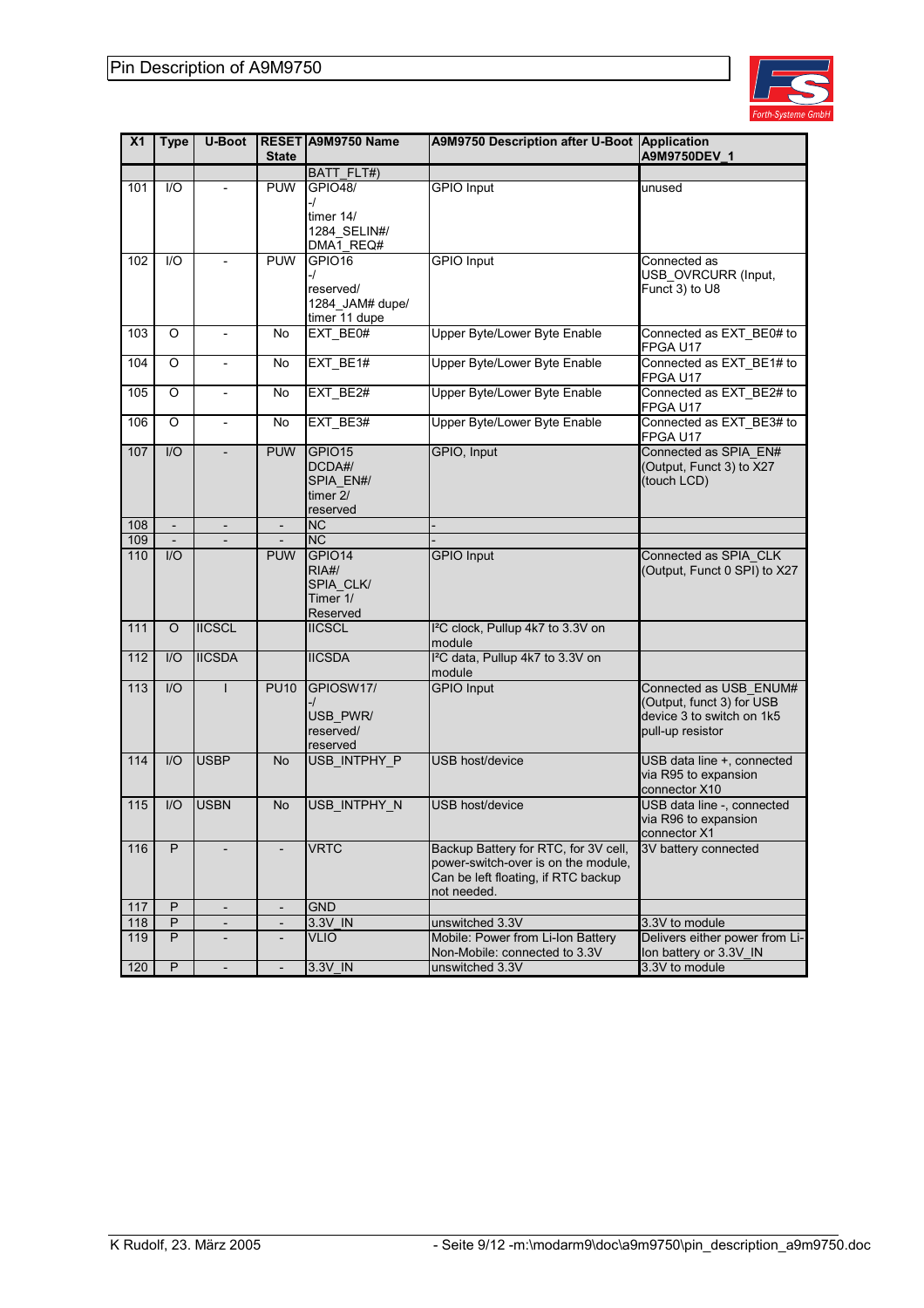

### **3.2. Connector X2**

| X <sub>2</sub> | <b>Type</b>             | <b>U-Boot</b>                                            |                  |                      | RESET A9M9750 Name   A9M9750 Description | <b>Application</b>                   |
|----------------|-------------------------|----------------------------------------------------------|------------------|----------------------|------------------------------------------|--------------------------------------|
|                |                         |                                                          | <b>State</b>     |                      |                                          | A9M9750/A9M9360DEV 1                 |
| $\mathbf{1}$   | 1/O                     | $\mathbf{r}$                                             | <b>PU10</b>      | <b>PCI INTA#</b>     |                                          | Connected to X28                     |
| $\overline{2}$ | P                       | $\qquad \qquad \blacksquare$                             |                  | <b>GND</b>           |                                          |                                      |
| 3              | $\mathbf{I}$            | $\overline{\phantom{a}}$                                 | <b>PU10</b>      | PCI INTC#            |                                          |                                      |
| $\overline{4}$ | I/O                     | $\mathbf{r}$                                             | <b>PU10</b>      | PCI INTB#            |                                          |                                      |
| 5              | O                       | $\overline{\phantom{a}}$                                 |                  | PCI_RESET#           |                                          | Connected to FPGA U17 for            |
|                |                         |                                                          |                  |                      |                                          | PCI patch                            |
| 6              |                         | $\overline{\phantom{a}}$                                 | P <sub>U10</sub> | PCI INTD#            |                                          |                                      |
| 7              | O                       | $\overline{\phantom{a}}$                                 | <b>PU10</b>      | PCI GNT0#            | Connected via R43 to PCI GNT1#           |                                      |
| 8              | P                       | $\overline{\phantom{a}}$                                 |                  | <b>GND</b>           |                                          |                                      |
| 9              | O                       | $\overline{\phantom{a}}$                                 | <b>PU10</b>      | PCI GNT1#            |                                          | Connected to X28                     |
| 10             | O                       | $\overline{\phantom{a}}$                                 |                  | PCI CLKOUT           |                                          | Not used                             |
| 11             | T                       | $\overline{\phantom{a}}$                                 | <b>PUW</b>       | PCI CLKIN            |                                          | Connected to PCI_CLK_MOD             |
| 12             | $\circ$                 | $\overline{\phantom{a}}$                                 | <b>PU10</b>      | PCI GNT2#            |                                          |                                      |
| 13             | $\circ$                 | $\overline{\phantom{a}}$                                 | <b>PU10</b>      | PCI_GNT3#            |                                          |                                      |
| 14             | P                       | $\overline{a}$                                           |                  | <b>GND</b>           |                                          |                                      |
| 15             | 1/O                     | $\overline{\phantom{a}}$                                 |                  | PCI AD30             |                                          | Connected to X28                     |
| 16             |                         | $\overline{\phantom{a}}$                                 |                  | PCI REQ0#            | Connected via R44 to PCI REQ1#           |                                      |
| 17             | L                       | $\overline{\phantom{0}}$                                 | <b>PU10</b>      | PCI_REQ1#            |                                          | Connected to FPGA U17 for            |
|                |                         |                                                          |                  |                      |                                          | PCI arbiter patch;                   |
|                |                         |                                                          |                  |                      |                                          | MPCI_REQ1# on X28 via                |
|                |                         |                                                          |                  |                      |                                          | R140 to unpatched                    |
|                |                         |                                                          |                  |                      |                                          | PCI REQ1# to module                  |
| 18             |                         | $\overline{\phantom{a}}$                                 | <b>PU10</b>      | PCI REQ2#            |                                          |                                      |
| 19             |                         | $\overline{\phantom{a}}$                                 | <b>PU10</b>      | PCI REQ3#            |                                          |                                      |
| 20             | 1/O                     | $\overline{\phantom{a}}$                                 |                  | PCI AD31             |                                          | Connected to X28                     |
| 21             | I/O                     | $\overline{\phantom{a}}$                                 |                  | PCI AD28             |                                          | Connected to X28                     |
| 22             | 1/O                     | $\blacksquare$                                           |                  | PCI AD29             |                                          | Connected to X28                     |
| 23             | $\overline{1/O}$        | $\overline{\phantom{0}}$                                 |                  | PCI AD26             |                                          | Connected to X28                     |
| 24             | I/O                     | $\overline{\phantom{a}}$                                 |                  | PCI AD27             |                                          | Connected to X28                     |
| 25             | 1/O                     | $\blacksquare$                                           |                  | PCI AD24             |                                          | Connected to X28                     |
| 26             | 1/O                     | $\overline{\phantom{a}}$                                 |                  | PCI AD25             |                                          | Connected to X28                     |
| 27             | $\mathbf{I}$            | $\frac{1}{2}$                                            |                  | PCI_IDSEL            |                                          | Connected to X28, via R92 to         |
|                |                         |                                                          |                  |                      |                                          | PCI_AD16                             |
| 28             | 1/O                     | $\mathbf{r}$                                             |                  | PCI CBE3#            |                                          | Connected to X28                     |
| 29             | I/O                     | $\overline{\phantom{a}}$                                 |                  | PCI AD22             |                                          | Connected to X28                     |
| 30             | 1/O                     | $\qquad \qquad \blacksquare$                             |                  | PCI AD23             |                                          | Connected to X28                     |
| 31             | 1/O                     | $\overline{\phantom{a}}$                                 |                  | PCI AD20             |                                          | Connected to X28                     |
| 32             | I/O                     |                                                          |                  | PCI AD21             |                                          | Connected to X28                     |
| 33             | $\overline{1}$          | $\overline{\phantom{a}}$<br>$\qquad \qquad \blacksquare$ |                  | PCI AD18             |                                          | Connected to X28                     |
| 34             | $\overline{1/O}$        | $\overline{\phantom{a}}$                                 |                  | PCI AD19             |                                          | Connected to X28                     |
|                |                         |                                                          |                  |                      |                                          |                                      |
| 35             | I/O                     | $\overline{\phantom{a}}$                                 |                  | PCI_AD16<br>PCI AD17 |                                          | Connected to X28<br>Connected to X28 |
| 36             | 1/O                     | $\qquad \qquad \blacksquare$                             |                  |                      |                                          |                                      |
| 37             | $\overline{1/O}$        | $\overline{\phantom{a}}$                                 | <b>PU10</b>      | PCI FRAME#           |                                          | Connected to X28                     |
| 38             | I/O                     |                                                          |                  | PCI CBE2#            |                                          | Connected to X28                     |
| 39             | I/O                     | $\overline{\phantom{0}}$                                 |                  | PU10 PCI TRDY#       |                                          | Connected to X28                     |
| 40             | P                       | $\overline{\phantom{a}}$                                 |                  | <b>GND</b>           |                                          |                                      |
| 41             | $\mathsf{I}/\mathsf{O}$ | $\overline{\phantom{a}}$                                 | <b>PU10</b>      | PCI IRDY#            |                                          | Connected to X28                     |
| 42             | I/O                     | $\overline{\phantom{a}}$                                 |                  | PU10 PCI STOP#       |                                          | Connected to X28                     |
| 43             | I/O                     | $\overline{\phantom{a}}$                                 |                  | PCI PAR              |                                          | Connected to X28                     |
| 44             | $\mathsf{I}/\mathsf{O}$ | $\overline{\phantom{a}}$                                 | <b>PU10</b>      | PCI DEVSEL#          |                                          | Connected to X28                     |
| 45             | 1/O                     | $\overline{\phantom{a}}$                                 |                  | PCI AD15             |                                          | Connected to X28                     |
| 46             | $\mathsf{I}/\mathsf{O}$ | $\overline{\phantom{a}}$                                 | <b>PU10</b>      | PCI_PERR#            |                                          | Connected to X28                     |
| 47             | I/O                     | $\overline{\phantom{a}}$                                 |                  | PCI AD13             |                                          | Connected to X28                     |
| 48             | I/O                     | $\frac{1}{2}$                                            | <b>PU10</b>      | PCI SERR#            |                                          | Connected to X28                     |
| 49             | I/O                     | $\overline{\phantom{a}}$                                 |                  | PCI AD11             |                                          | Connected to X28                     |
| 50             | I/O                     | $\blacksquare$                                           |                  | PCI_CBE1#            |                                          | Connected to X28                     |
| 51             | I/O                     | $\overline{\phantom{a}}$                                 |                  | PCI AD9              |                                          | Connected to X28                     |
| 52             | $\mathsf{I}/\mathsf{O}$ | $\overline{\phantom{a}}$                                 |                  | PCI AD14             |                                          | Connected to X28                     |
| 53             | I/O                     | $\overline{\phantom{a}}$                                 |                  | PCI CBE0#            |                                          | Connected to X28                     |
| 54             | I/O                     | $\overline{\phantom{a}}$                                 |                  | PCI AD12             |                                          | Connected to X28                     |
| 55             | $\mathsf{I}/\mathsf{O}$ | $\overline{\phantom{a}}$                                 |                  | PCI_AD6              |                                          | Connected to X28                     |
| 56             | 1/O                     | $\overline{\phantom{a}}$                                 |                  | PCI AD10             |                                          | Connected to X28                     |
| 57             | $\mathsf{I}/\mathsf{O}$ | $\overline{\phantom{a}}$                                 |                  | PCI AD4              |                                          | Connected to X28                     |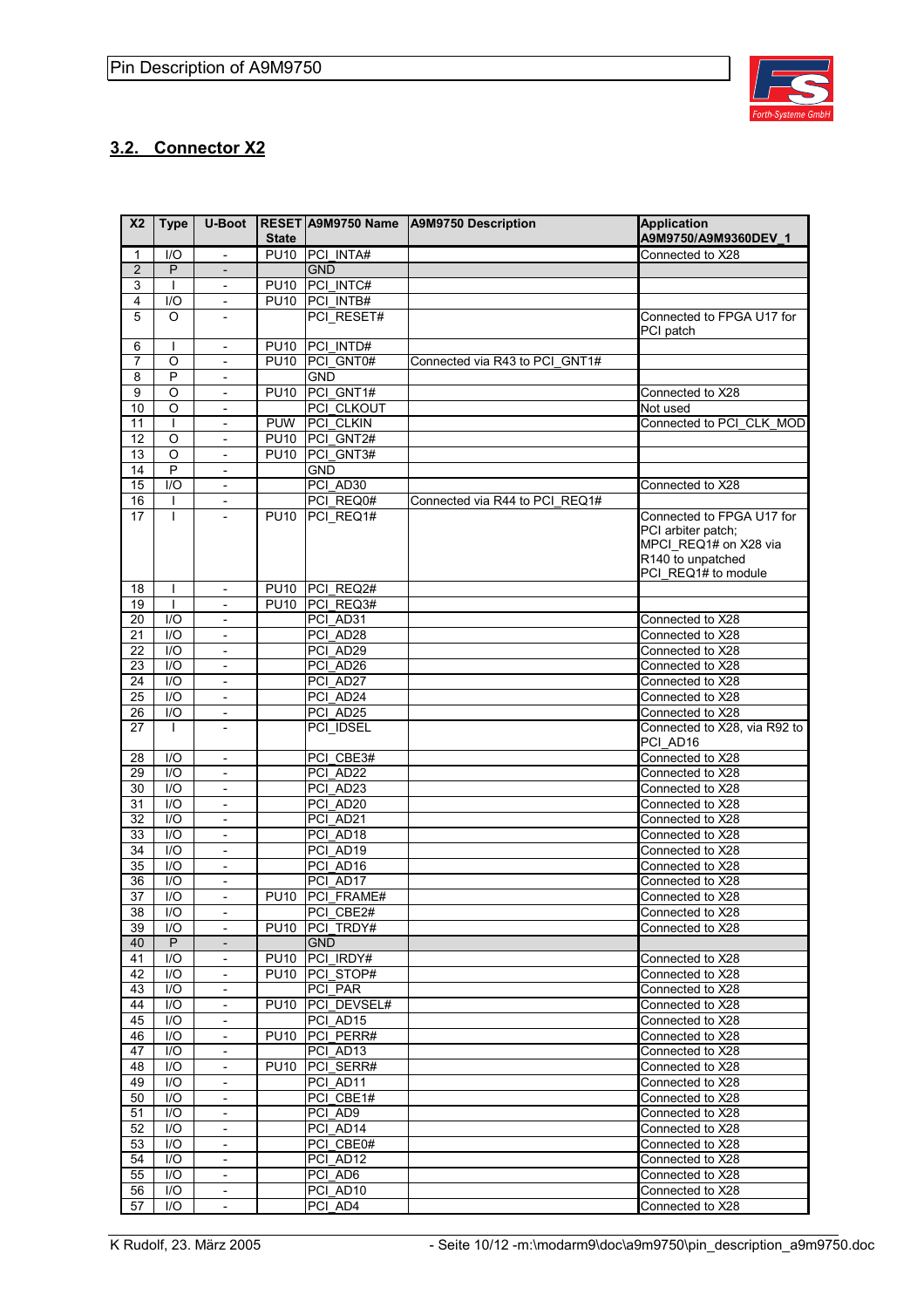

| X <sub>2</sub> | <b>Type</b>              | <b>U-Boot</b>                   |              | RESET A9M9750 Name     | <b>A9M9750 Description</b>                                                    | <b>Application</b>                               |
|----------------|--------------------------|---------------------------------|--------------|------------------------|-------------------------------------------------------------------------------|--------------------------------------------------|
|                |                          |                                 | <b>State</b> |                        |                                                                               | A9M9750/A9M9360DEV_1                             |
| 58             | 1/O                      | $\overline{\phantom{a}}$        |              | PCI_AD8                |                                                                               | Connected to X28                                 |
| 59             | I/O                      | $\overline{\phantom{a}}$        |              | PCI AD2                |                                                                               | Connected to X28                                 |
| 60             | $\overline{1/O}$         |                                 |              | PCI AD7                |                                                                               | Connected to X28                                 |
| 61             | $\overline{1/O}$         | $\overline{\phantom{a}}$        |              | PCI AD5                |                                                                               | Connected to X28                                 |
| 62             | 1/O                      | $\overline{\phantom{a}}$        |              | PCI_AD3                |                                                                               | Connected to X28                                 |
| 63             | $\overline{1/O}$         | $\overline{\phantom{m}}$        |              | PCI AD1                |                                                                               | Connected to X28                                 |
| 64             | $\overline{1/O}$         | $\overline{\phantom{a}}$        |              | PCI AD0                |                                                                               | Connected to X28                                 |
| 65             |                          | $\frac{1}{2}$                   | <b>PUW</b>   | LCD_CLKIN              |                                                                               |                                                  |
| 66             |                          |                                 |              | ETH_TPIN               | Ethernet Input-,<br>100R differential termination on module                   | Connected via R97 to<br>expansion connector X20  |
| 67             | $\circ$                  | $\overline{\phantom{0}}$        |              | <b>ETH LEDLNK</b>      | <b>Ethernet Line/Activity LED</b><br>High, when link ok<br>Low, while active. | Connected to Link/Activity<br>LED in RJ45 X17    |
| 68             | T                        | $\overline{a}$                  |              | ETH_TPIP               | Ethernet Input+,<br>100R differential termination on module                   | Connected via R103 to<br>expansion connector X21 |
| 69             | O                        |                                 |              | ETH_LEDH               | <b>Ethernet High Speed LED</b><br>High, when 100MB<br>Low, when 10MB          | Connected to Speed LED in<br>RJ45 X17            |
| 70             | $\Omega$                 | $\overline{a}$                  |              | ETH_TPON               | Ethernet Output-,<br>100R differential termination on module                  | Connected via R98 to<br>expansion connector X20  |
| 71             |                          | $\overline{\phantom{a}}$        |              | ETH ESD0               | Connected via 0R to Gnd on module                                             | not used                                         |
| 72             | $\overline{O}$           | $\overline{a}$                  |              | ETH TPOP               | Ethernet 0 Output+,                                                           | Connected via R104 to                            |
| 73             | P                        | $\overline{\phantom{a}}$        |              | NC (reserved for       | 100R differential termination on module                                       | expansion connector X21                          |
| 74             |                          |                                 |              | ETH EREF)<br><b>NC</b> | R/B#, SmartMedia not supported in                                             |                                                  |
|                |                          |                                 |              |                        | future, do not connect                                                        |                                                  |
| 75             | $\overline{a}$           | $\overline{\phantom{a}}$        |              | <b>NC</b>              | FWE#, SmartMedia not supported in<br>future, do not connect                   |                                                  |
| 76             | $\frac{1}{2}$            | $\overline{\phantom{a}}$        |              | <b>NC</b>              | FWE#, SmartMedia not supported in<br>future, do not connect                   |                                                  |
| 77             | $\frac{1}{2}$            | $\frac{1}{2}$                   |              | <b>NC</b>              | FCEEXT#, SmartMedia not supported in<br>future, do not connect                |                                                  |
| 78             | $\overline{\phantom{a}}$ | $\overline{a}$                  |              | $\overline{NC}$        | ALE, SmartMedia not supported in                                              |                                                  |
| 79             | $\overline{a}$           |                                 |              | <b>NC</b>              | future, do not connect<br>CLE, SmartMedia not supported in                    |                                                  |
| 80             | P                        |                                 |              | <b>GND</b>             | future, do not connect                                                        |                                                  |
| 81             | 1/O                      | $\overline{a}$<br>$\frac{1}{2}$ |              | D <sub>0</sub>         | Data Bus                                                                      | Connected to FPGA U17 and                        |
|                |                          |                                 |              |                        |                                                                               | CPLD U2                                          |
| 82             | 1/O                      | $\overline{a}$                  |              | D <sub>1</sub>         |                                                                               | Connected to FPGA U17 and<br>CPLD U2             |
| 83             | 1/O                      | $\overline{\phantom{a}}$        |              | D2                     |                                                                               | Connected to FPGA U17 and<br>CPLD U2             |
| 84             | I/O                      | $\overline{\phantom{a}}$        |              | D3                     |                                                                               | Connected to FPGA U17 and<br>CPLD U2             |
| 85             | 1/O                      | $\overline{\phantom{a}}$        |              | D4                     |                                                                               | Connected to FPGA U17 and<br>CPLD U2             |
| 86             | 1/O                      | $\overline{\phantom{a}}$        |              | D5                     |                                                                               | Connected to FPGA U17 and                        |
| 87             | 1/O                      |                                 |              | D6                     |                                                                               | CPLD U2<br>Connected to FPGA U17 and             |
| 88             | 1/O                      | $\overline{\phantom{a}}$        |              | D7                     |                                                                               | CPLD U2<br>Connected to FPGA U17 and             |
|                |                          |                                 |              |                        |                                                                               | CPLD U2<br>Connected to FPGA U17                 |
| 89             | I/O<br>I/O               | $\overline{\phantom{a}}$        |              | D8<br>D9               |                                                                               |                                                  |
| 90<br>91       | 1/O                      | $\equiv$                        |              | D <sub>10</sub>        |                                                                               | Connected to FPGA U17<br>Connected to FPGA U17   |
| 92             | I/O                      | -                               |              | D11                    |                                                                               | Connected to FPGA U17                            |
| 93             | I/O                      | $\overline{a}$                  |              | D <sub>12</sub>        |                                                                               | Connected to FPGA U17                            |
| 94             | 1/O                      | $\overline{\phantom{a}}$        |              | D <sub>13</sub>        |                                                                               | Connected to FPGA U17                            |
| 95             | I/O                      | $\overline{\phantom{a}}$        |              | D14                    |                                                                               | Connected to FPGA U17                            |
| 96             | $\overline{1/O}$         | $\overline{\phantom{a}}$        |              | $\overline{D15}$       |                                                                               | Connected to FPGA U17                            |
| 97             | 1/O                      | $\overline{\phantom{a}}$        |              | D <sub>16</sub>        |                                                                               | Connected to FPGA U17                            |
| 98             | I/O                      | $\overline{\phantom{a}}$        |              | D17                    |                                                                               | Connected to FPGA U17                            |
| 99             | 1/O                      | $\overline{\phantom{a}}$        |              | D <sub>18</sub>        |                                                                               | Connected to FPGA U17                            |
| 100            | 1/O                      | $\overline{\phantom{a}}$        |              | D <sub>19</sub>        |                                                                               | Connected to FPGA U17                            |
| 101            | 1/O                      | $\overline{\phantom{a}}$        |              | D <sub>20</sub>        |                                                                               | Connected to FPGA U17                            |
| 102            | 1/O                      | $\overline{\phantom{a}}$        |              | D <sub>21</sub>        |                                                                               | Connected to FPGA U17                            |
| 103            | 1/O                      | $\overline{\phantom{a}}$        |              | D <sub>22</sub>        |                                                                               | Connected to FPGA U17                            |